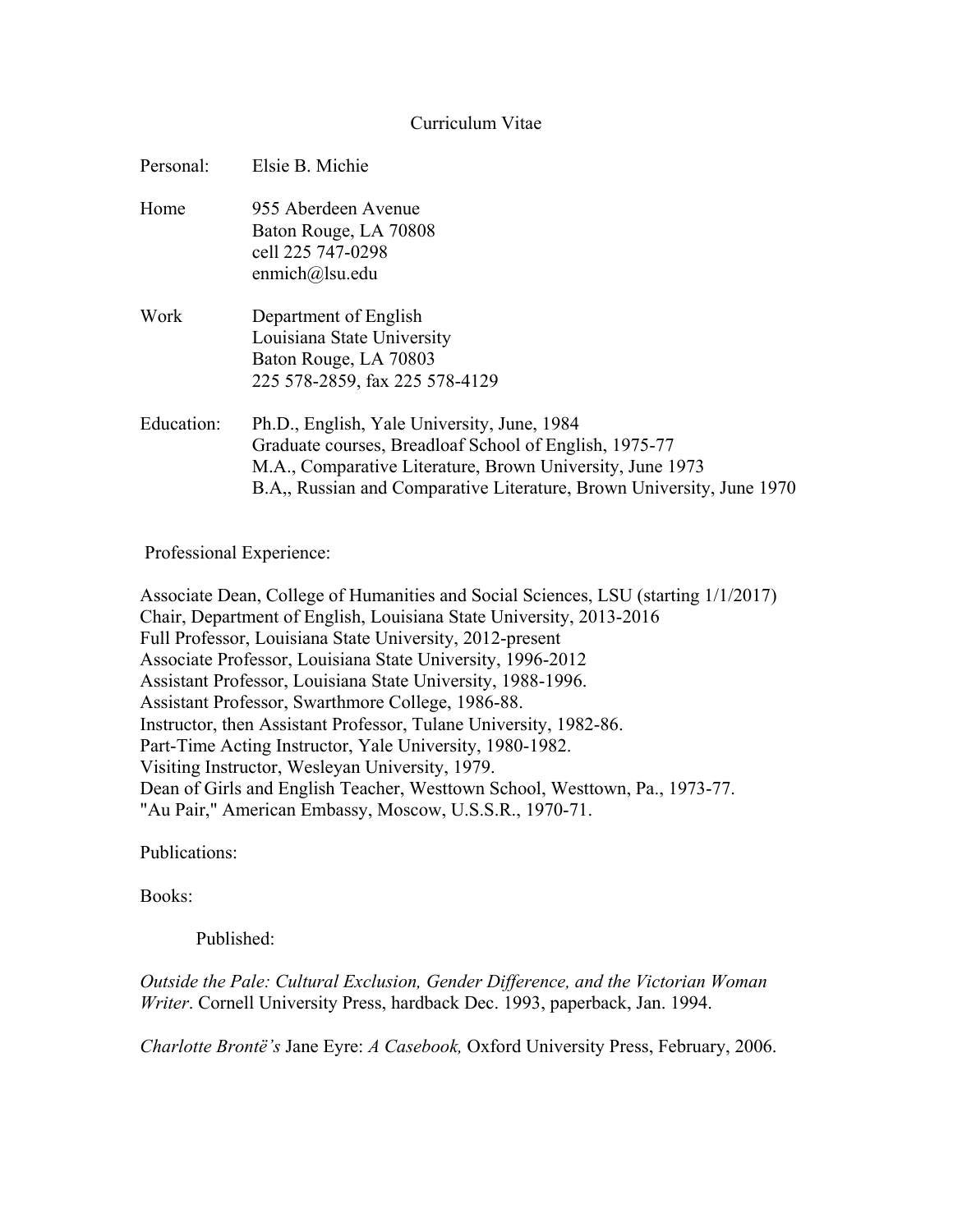*Victorian Vulgarity*. Ed. Susan David Bernstein and Elsie B. Michie. Ashgate, August 2009.

*The Vulgar Question of Money: Heiresses from Austen to James,* Johns Hopkins U. Press (hardback 2011, paperback 2013).

Frances Trollope. *The Lottery of Marriage.* Ed. Elsie B. Michie. Vol IV. *The Widow and Wedlock Novels of Frances Trollope*. Ed. Brenda Ayres. London: Pickering and Chatto, 2011.

Frances Trollope, *Domestic Manners of the Americans*. Ed. Elsie B. Michie. World Classics. Oxford: Oxford University Press, 2014.

*Replotting Marriage in Nineteenth-Century England*, essay collection, ed. Elsie B. Michie and Jill Galvan, in press Ohio State University Press, 2018.

In Progress:

*Trollopizing the Canon* will deal with Frances Trollope's impact on novels written in the period between 1837 and 1851, charting connect her social problem novels to the work of Charles Dickens, Charlotte Brontë, Harriet Beecher Stowe, and George Eliot

Articles:

Published:

"Pens, Pencils, and Realism," *Victorian Review* 42.2 (Fall 2016, published in 2017): 269- 272 (invited contribution to a round table on the Brontës)

"Literary Intercourse": Charlotte Brontë, George Henry Lewes, and George Eliot," *George Eliot-George Henry Lewes Studies* 69.1 (2017): 35-52. (invited contribution to a special commemorative issue on George Henry Lewes)

"'The Clever Son of a Clever Mother': Anthony and Frances Trollope," *The Routledge Research Companion to Anthony Trollope.* Ed. Margaret Markwick, Deborah Morse, and Mark Turner (Routledge, 2016): 274-284.

"Social Distinction in Austen." In *Pride and Prejudice*. Norton Critical Edition. Ed. Donald Gray and Mary Favret. (Norton, 2016): 370-80.

"Excluding Heiresses," *Victorian Review: An Interdisciplinary Journal of Victorian Studies* 39.3 (Fall 2013): 50-53. (invited contribution to a roundtable on the family)

"History After Waterloo: Margaret Oliphant Reads Walter Scott," *ELH* 80.3 (Fall 2013): 897-916.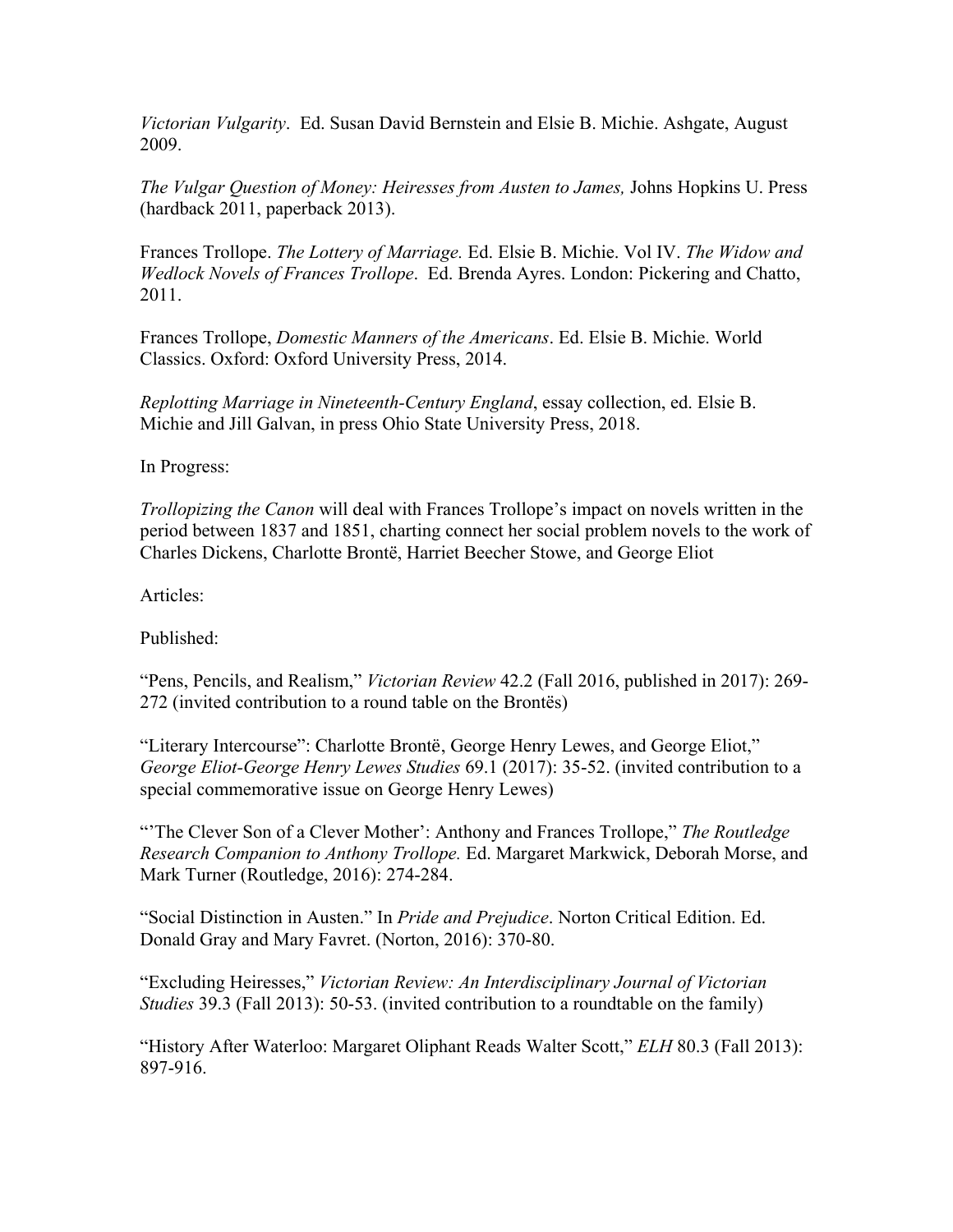"Morbidity in Fairyland: Frances Trollope, Charles Dickens, and the Rhetoric of Abolition." *Partial Answers* 9. 2 (2011): 233-251.

"Frances Trollope's *One Fault* and the Evolution of the Novel." *Women's Writing* 18.2 (2011): 167-181. (Special Issue on Frances Trollope. Ed. Tamara Wagner), reprinted in *Frances Trollope: Beyond "Domestic Manners,"* ed. Tamara Wagner (New York: Routledge, 2013).

"Vulgarity and Money." In *The Cambridge Companion to Anthony Trollope.* Ed. Carolyn Dever and Lisa Niles. Cambridge: Cambridge U. Press, 2011, pp. 142-54.

"Rich Woman, Poor Woman: Towards an Anthropology of the Nineteenth-Century Marriage Plot," *PMLA* 124:2 (March 2009): 421-36.

"A Woman of Money: Miss Dunstable, Thomas Holloway,and Victorian Commercial Wealth." In *The Politics of Gender in Anthony Trollope's Novels*. Ed. Margaret Markwick, Deborah Morse, and Regenia Gagnier. Ashgate, March 2009, pp. 161-76.

"Vulgar Christianity" and "Introduction" (co-written). In *Victorian Vulgarity.* Ed. Susan David Bernstein and Elsie B. Michie, Ashgate, July 2009, pp. 71-84.

"Horses and Sexual/Social Dominance," in *Victorian Animal Dreams: Representations of Animals in Victorian Literature and Culture,* ed. Deborah Denenholz Morse and Martin A. Danahay, Ashgate Press. 2007, 145-166.

"The Odd Couple: Anthony Trollope and Henry James." *The Henry James Review*. 27:1 (2006): 10-23.

"Broken Ornaments," *The Southern Review* (Autumn 2003): 839-50.

"Dressing Up: Hardy's *Tess of the d'Urbervilles* and Oliphant's *Phoebe Junior*," *Victorian Literature and Culture* 30.1 (2002): 305-323.

"Buying Brains: Trollope, Oliphant, and Vulgar Victorian Commerce," *Victorian Studies* 44.1 (Autumn 2001): 76-97.

"Austen's Powers: Engaging with Adam Smith in Debates about Wealth and Virtue," *Novel* 34.1 (Fall 2000): 5-27.

"Unveiling Maternal Desire: Hitchcock and American Domesticity," in *Hitchcock's America*, ed. Jonathan Freedman an and Rick Millington (Oxford University Press, 1999), reprinted in *Alfred Hitchcock" Critical Evaluations of Leading Filmmakers*, ed. Neil Badmington (New York: Routledge, 2014).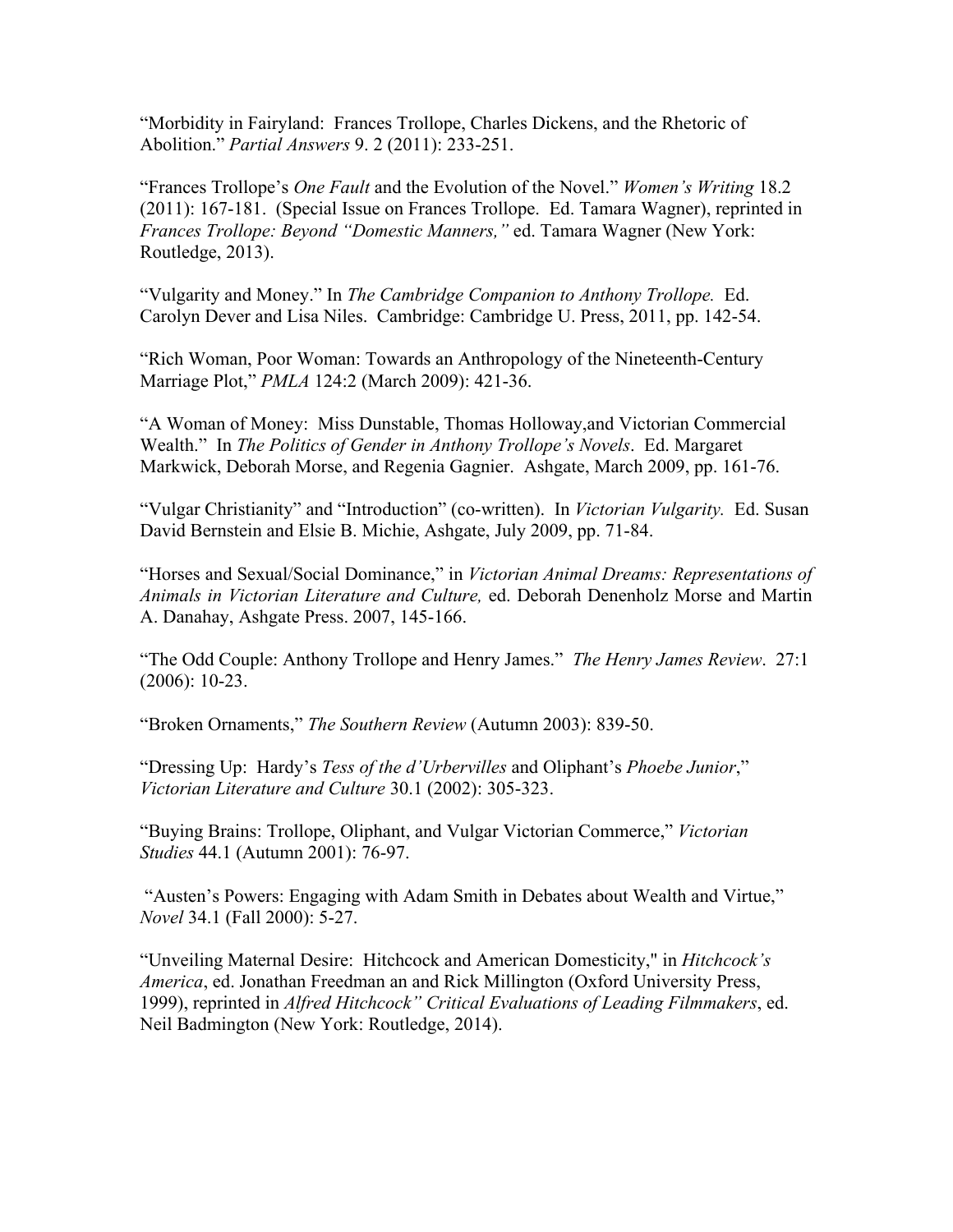"White Chimpanzees and Oriental Despots: Racial Stereotyping and Edward Rochester," St. Martin's Case Studies in Contemporary Criticism edition of *Jane Eyre*, ed. Beth Newman, 1996, 584-98.

"From Simianized Irish to Oriental Despots: Heathcliff, Rochester, the Brontes and Race." *Novel* (Winter 1992): 1-17.

"Production Replaces Creation: Market Forces and Frankenstein as a Critique of Romanticism." *Nineteenth-Century Contexts* 12.1 (Spring 1989): 27-33.

"Frankenstein and Marx's Theories of Alienated Labor," *Approaches to Teaching Frankenstein*. Ed. Stephen Behrendt. New York: MLA, 1990. 132-141.

Digital:

"Kidnapped Romance: From Walter Scott to C.S. Lewis," special issue of *Neo-Victorian Studies* 5:1 (Fall 2012), "The Child in Neo-Victorian Arts and Discourse," co-edited Claudia Nelson and Anne Morey, Texas A & M (peer reviewed)

Oxford Bibliography On-Line of Frances Trollope. (2012)

Entry for BRANCH (Britain, Representation, and Nineteenth-Century History) on the Repeal of the Test and Corporation Acts, Catholic Emancipation, Factory Act, and Abolition of Slavery. (peer reviewed, 2012).

Forthcoming:

"Envious Reading: Margaret Oliphant on George Eliot," *Nineteenth-Century Literature*

"The Novel" (5,000-6,000 words), commissioned for *The Routledge Companion to Victorian Literature*. Ed. Dennis Dennisoff and Talia Schaffer, due Nov. 1, 2018.

Encyclopedia Entries:

Anthony Trollope (5000 wds.) and The Trollopes (3000 wds.); A Writing Family, *Blackwell Encyclopedia of Victorian Literature*, general ed. Dino Felluga, assoc. ed. Pamela K. Gilbert and Linda Hughes (Blackwell 2015).

## Reviews:

*Writing the Frontier: Anthony Trollope between Britain and Ireland*. John McCourt (Oxford and New York: Oxford University Press, 2015), *Victorian Studies* 59.2 (Winter 2017): 345-47.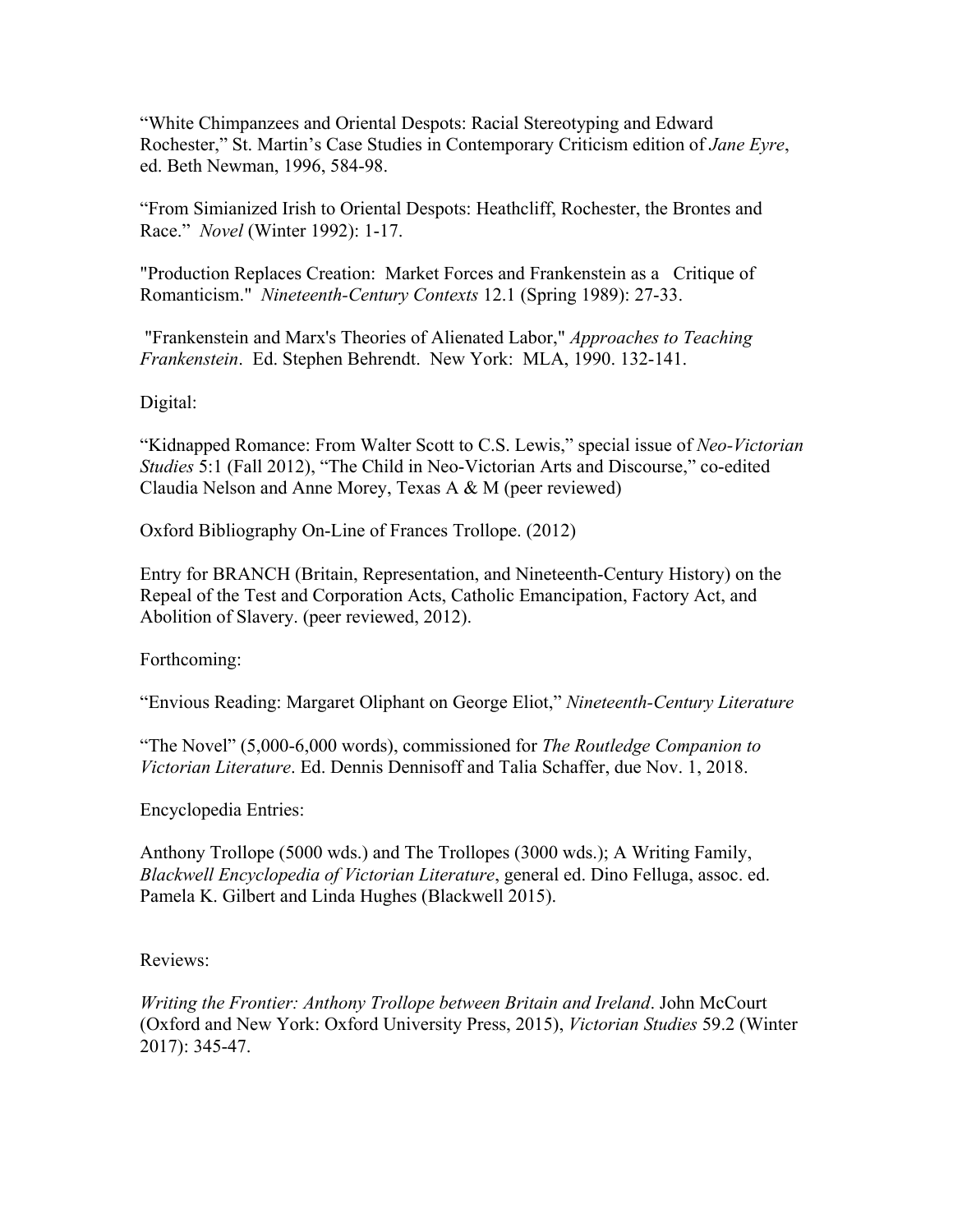*Jane Austen, Virginia Woolf and Worldly Realism* (Edinburgh: Edinburgh University Press, 2017), *Tulsa Studies in Women's Literature* 36.8 (Fall 2017): 484-486.

*Personal Business: Character and Commerce in Victorian Literature and Culture*. Aeron Hunt (Charlottesville: University of Virginia Press, 2014), *Nineteenth-Century Literature*  7.4 (March 2016): 546-49.

*Economic Women: Essays in Desire and Dispossession in Nineteenth-Century British Culture*, ed. Lana Dalley and Jill Rappoport (Columbus, OH: Ohio State U. Press, 2013), *Victorian Studies* 57.3 (Spring 2015): 542-44.

*The 'Invisible Hand' and British Fiction, 1818-1860: Adam Smith, Poltical Economy, and the Genre of Realism.* Eleanor Courtemanche (Houndsmills: Palgrave Macmillan, 2011), *Victorian Studies* 56.2 (Winter 2014): 357-59.

*George Eliot in Society: Travels Abroad and Sundays at the Priory*. Kathleen McCormack (Columbus: The Ohio State University Press, 2013), *Nineteenth-Century Gender Studies* 10.1 (Spring 2014).

*Romances of Free Trade: British Literature, Laissez-Faire, and the Global Nineteenth Century*. Ayse Celikkol. (Oxford: Oxford University Press, 2011), *Nineteenth-Century Gender Studies* 8.2 (Summer 2012)

*Victorian Glassworlds: Glass Culture and the Imagination 1830–1880.* Isobel Armstrong (Oxford: Oxford UP, 2008),*Victorian Review* 38.1 (Spring 2012): 226-7)

*The Selected Works of Margaret Oliphant, Part II*. Ed. Joanne Shattock and Elisabeth Jay, 5 Vols. (Pickering and Chatto, 2012). *Review 19.* [www.nbol-19.org.](http://www.nbol-19.org/) (posted April 2013).

*The Social Problem Novels of Frances Trollope*. Ed. Brenda Ayres. *Nineteenth-Century Gender Studies*, 2010.

*Aristocratic Women and the Literary Nation, 1832-1867*. Muireann O'Cinneide. *Review of English Studies*, 2010.

*Family Likeness: Sex, Marriage, and Incest from Jane Austen to Virginia Woolf*. Mary Jean Corbett. *Journal of British Studies* 49.1, 2010.

*Realism's Empire: Empiricism and Enchantment in the Nineteenth-Century Novel*. Geoffrey Baker (Columbus: The Ohio State University Press, 2009), *Victorian Studies*  53.1 (Autumn 2010): 160-61.

Margaret Markwick, *New Men in Trollope's Novels: Rewriting the Victorian Male* (Aldershot and Burlington: Ashgate, 2007), *Nineteenth-Century Contexts* 32.2 (June 2010): 180-82.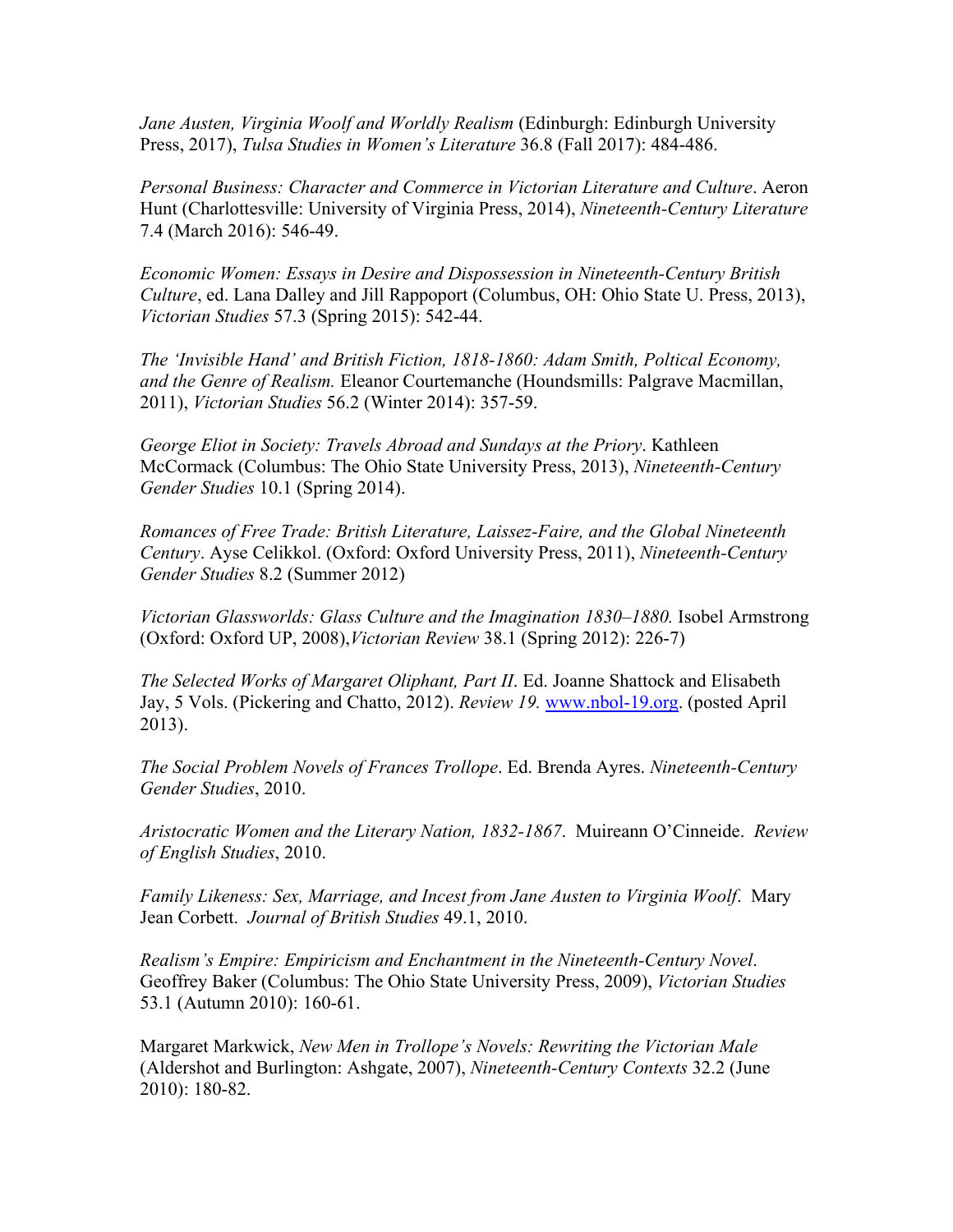*Becoming a Woman of Letters: Myths of Authorship and Facts of the Victorian Market*. Linda Peterson (Princeton: Princeton University Press, 2009), *Romanticism and Victorianism on the Net* 55 (August 2009).

*The Marriage of Minds,* Rachel Ablow, *RaVon* (Romanticism and Victorianism on the Net) (Summer 2008).

*The Cut of His Coat,* Brent Shannon, *Victorian Studies* 50:2 (Winter 2008): 314-16.

*Master Narratives: Tellers and Telling in the English Novel*, ed. Richard Gavril and *The Cambridge Companion to the Victorian Novel*, ed. Deirdre David, *Nineteenth-Century Contexts* (2004): 202-205.

*Victorian Sexual Dissidence*, ed. Richard Dellamora, *Albion* 32.3 (Fall 2000): 519-20.

*Imperialism at Home: Race and Victorian Women's Fictions*, Susan Meyer, *Modern Philology* 97.2 (November 1999): 304-6.

*Elizabeth Gaskell: The Early Years*, John Chapple, *Albion* 31.1 (Spring 1999): 128-9.

*Elizabeth Gaskell: The Early Years*, John Chapple and *Dissembling Fictions: Elizabeth Gaskell and the Victorian Social Text*, Dierdre d'Albertis, *Tulsa Studies in Women's Literature* 17.2 (Fall 1998): 360-62.

*Sexualities in Victorian Britain*, ed. James Eli Adams and Andrew Miller, *Albion* 29.2 (Summer 1997): 326-28.

Invited Lectures:

Antipodean Marriage Plots in John Caldigate and Jane Eyre," Victorian Antipodes Conference, Sydney, Australia (invited participant.)

"'Past Their Grand Climacteric'?: Age and Sexuality in Charles Dickens's *The Pickwick Papers* and Frances Trollope's *The Widow Barnaby*, CUNY Graduate Conference, NYC, May 2008 (invited speaker).

Invited Panelist BWWC, College Station, April 2010

"History in the Fairyland of Fiction: Oliver Twist and its Analogues," Invited Lecture, the Dickens Universe, August 2010.

"Reverberations of the Real: Charlotte Bronte, Frances Trollope, and Factory Labor," Nineteenth-Century Seminar, Indiana University, March 2013 (invited talk).

"The Trollope's Serial Family Plots," Nineteenth-Century Seminar, University of Wisconsin Madison, Oct. 2013 (invited talk).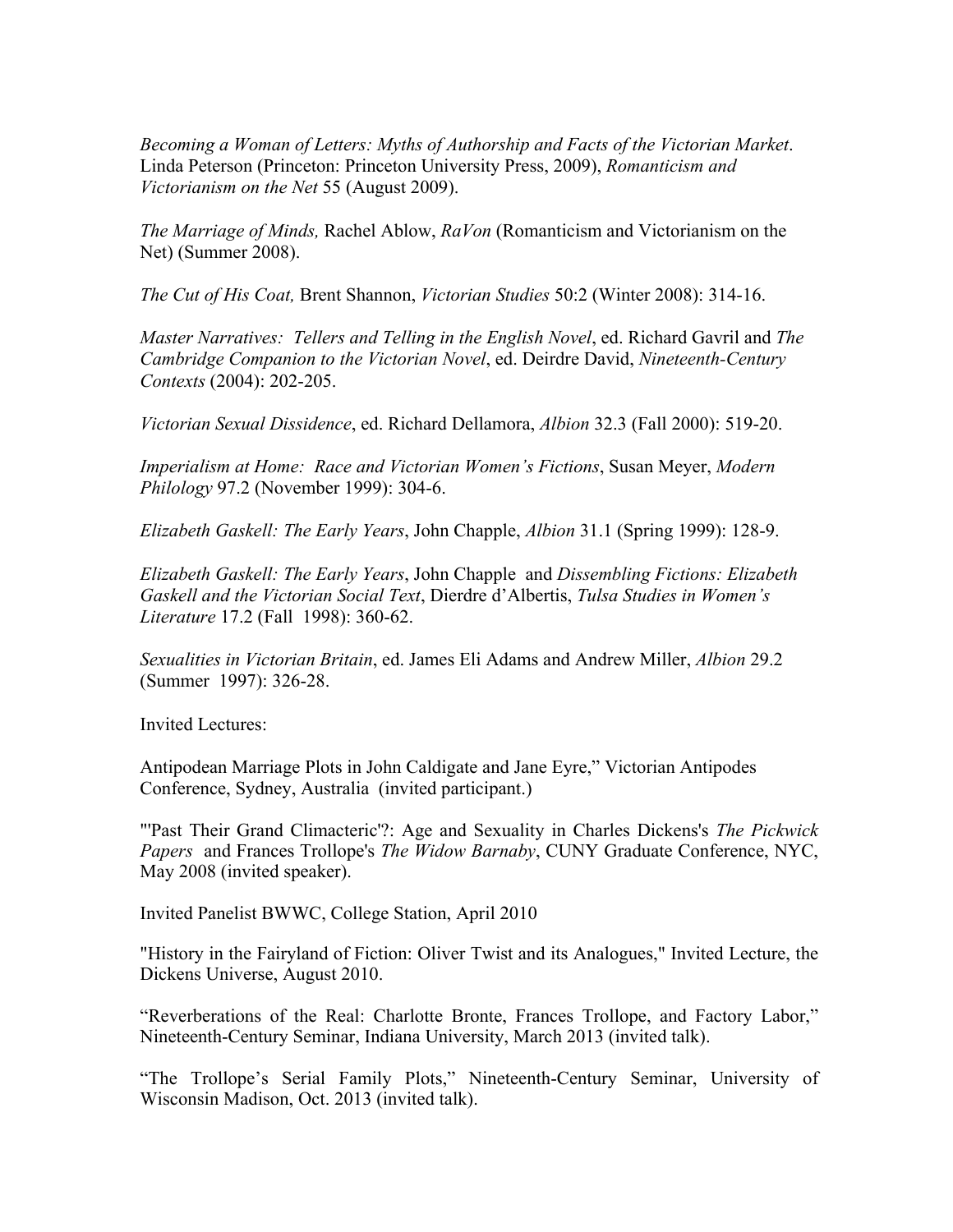"Cleverness: A Victorian Aesthetic Category," CUNY Graduate Center, January 2014 (invited talk)

"Faults, Rights, and History: Anthony Trollope's *He Knew He Was Right* and Frances Trollope's *One Fault*," The Trollope Society, January 2014 (invited talk).

"The Pleasures of Hating," the Herbert Furse memorial keynote lecture, the Dickens Universe, August 2015.

"Faults, Rights, and History: Frances and Anthony Trollope on Matrimonial Cruelty," Bicentennial Conference on Anthony Trollope. Leuven, Belgium, September 2015 (invited lecture).

"Self-Approbation in *Emma*," Emma at 200, The New School, October 2015 (invited lecture).

"'Counterparts and Prototypes in the Great World': *Martin Chuzzlewit* and America," University of Tennessee, November 2015 (invited lecture).

Papers Read:

"Gender and Intertextuality: George Eliot and Charles Dickens," Conference on Feminism and Psychoanalysis, Spring 1986, Univ. of Ill, Normal, Ill.

"Production Replaces Creation: Market Forces and *Frankenstein* as a Critique of Romanticism," MLA, Dec. 1986, New York, N.Y.

"George Eliot and the Seduction of the Return to the Mother," Conference on Narrative Literature, Spring 1988, Ohio State Univ., Columbus, Oh..

"Charles Dickens, Elizabeth Gaskell and Prostitution," NEMLA, Spring, 1989, Wilmington, Del.

"Reversing the Moment of Oedipus: The Woman of Property and the Rise of the Novel," Conference on Narrative Literature, Spring, 1989, Univ. Of Wis., Madison, Wis..

"'Sickly Sentimentalists': Charles Dickens, Elizabeth Gaskell and the Redemption of Prostitutes," Conference on Sentimentality, The Dickens Project, August 1989, Univ. of California, Santa Cruz.

"The Historical Specificity of the Gothic: Heathcliff, Rochester and the Simianization of the Irish," MLA, 1989, Washington, D.C..

"Racism: The Brontës and Their Critics," Conference on Narrative Literature, Spring, 1990, New Orleans, La.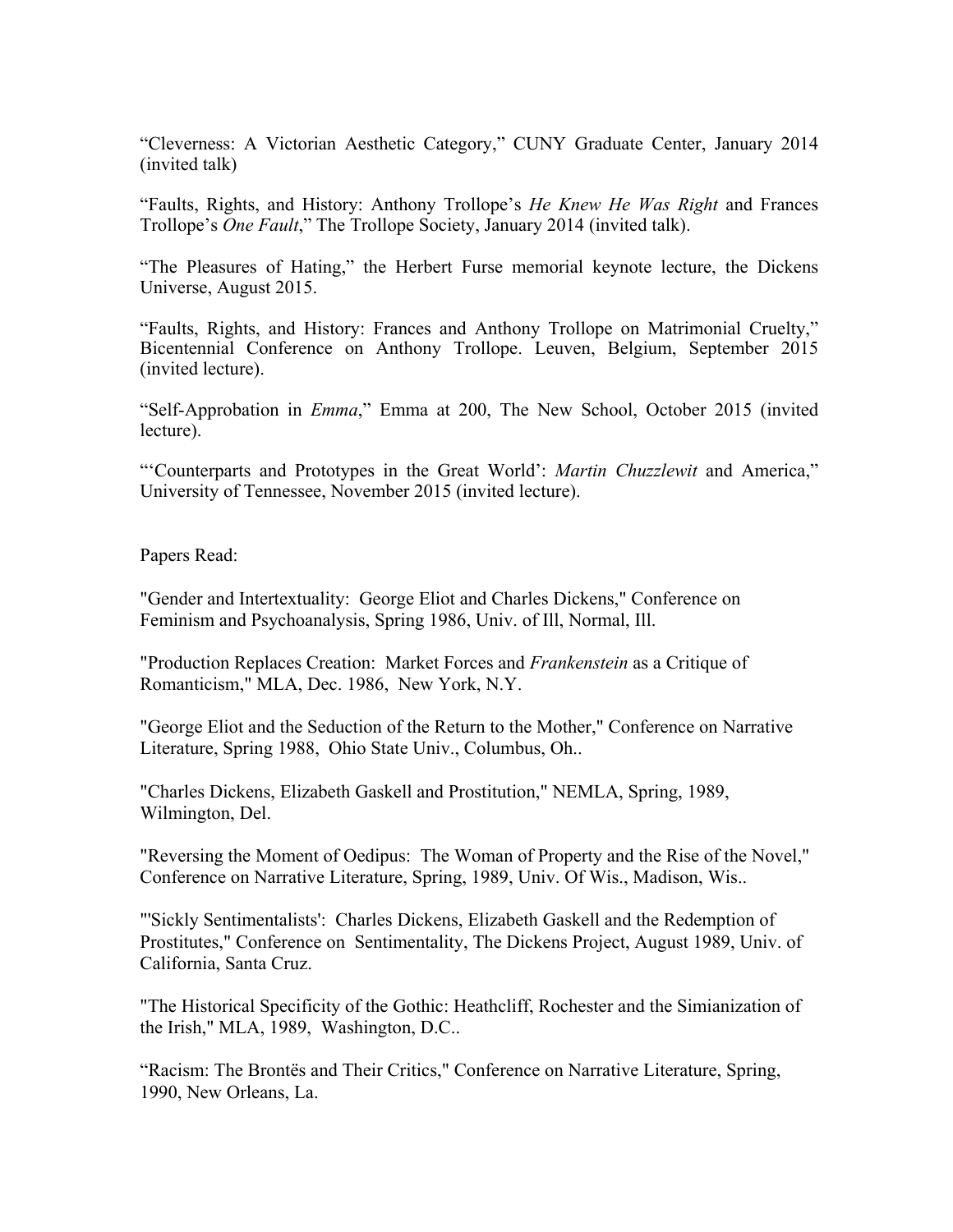"Everyday Use and the Commodification of the Domestic," Dickens Studies Association, MLA, Dec. 1990, Chicago, Ill.

"'White Chimpanzees': Heathcliff, Rochester and Race," Conference of the Southeast Association of Nineteenth-Century Studies, April, 1992, Tampa, Fla.

"The Good Mother: Hitchcock and American Domesticity," Narrative Conference, April 1992, Vanderbilt Univ., Nashville, Tenn.

"Robbery and Rape: The Woman's Body as Property," Narrative Conference, April 1993, SUNY, Albany, N.Y.

"Reversing the Moment of Oedipus: the Woman of Property and the Rise of the Novel," Aphra Behn Society Conference, 1993, Univ. of Southern Maine, Portland, Me.

"Robbery and Rape: The Woman's Body as Property," Popular Culture Association, 1994, Chicago, Ill.

"Women, Property, and Narrative: The Cases of Miss Havisham and Mrs. Rochester," Narrative Conference, 1994, Simon Fraser Univ., Vancouver, British Columbia.

"Political Economies: Jane Austen and the Woman of Property," Narrative Conference, 1995, Park City, Utah.

"Economic Symbols: The Place of Gender in the New Economic Criticism," MMLA, 1995, St. Louis, Mo.

"Minor Parents, Major Children: the Case of the Trollopes," MLA, Dec. 1995, Chicago,  $I11.$ 

"Gender, Narrative and Property: The Case of the Rich Woman," Narrative Conference, 1997, Univ. of Fla., Gainsville, Fla.

"Jane Austen and Adam Smith's Theory of Moral Sentiments," GEMCS, Oct. 1997, UNC, Chapel Hill, N.C,

"Narrative Endurance and Transformation: Robbery and Rape in *Tess*, *Gone With the Wind*, and *Thelma and Louise*," Narrative Conference, Spring 1998, Northwestern Univ., Evanston, Ill.

"Anthony Trollope's and Margaret Oliphant's Last Chronicles, " INCS. Loyola University, New Orleans, 1998.

"Sexual and Economic Violence in Tess of the d'Urbervilles," Dickens Project, Forms of Victorian Violence, August 1998, Univ. of California, Santa Cruz.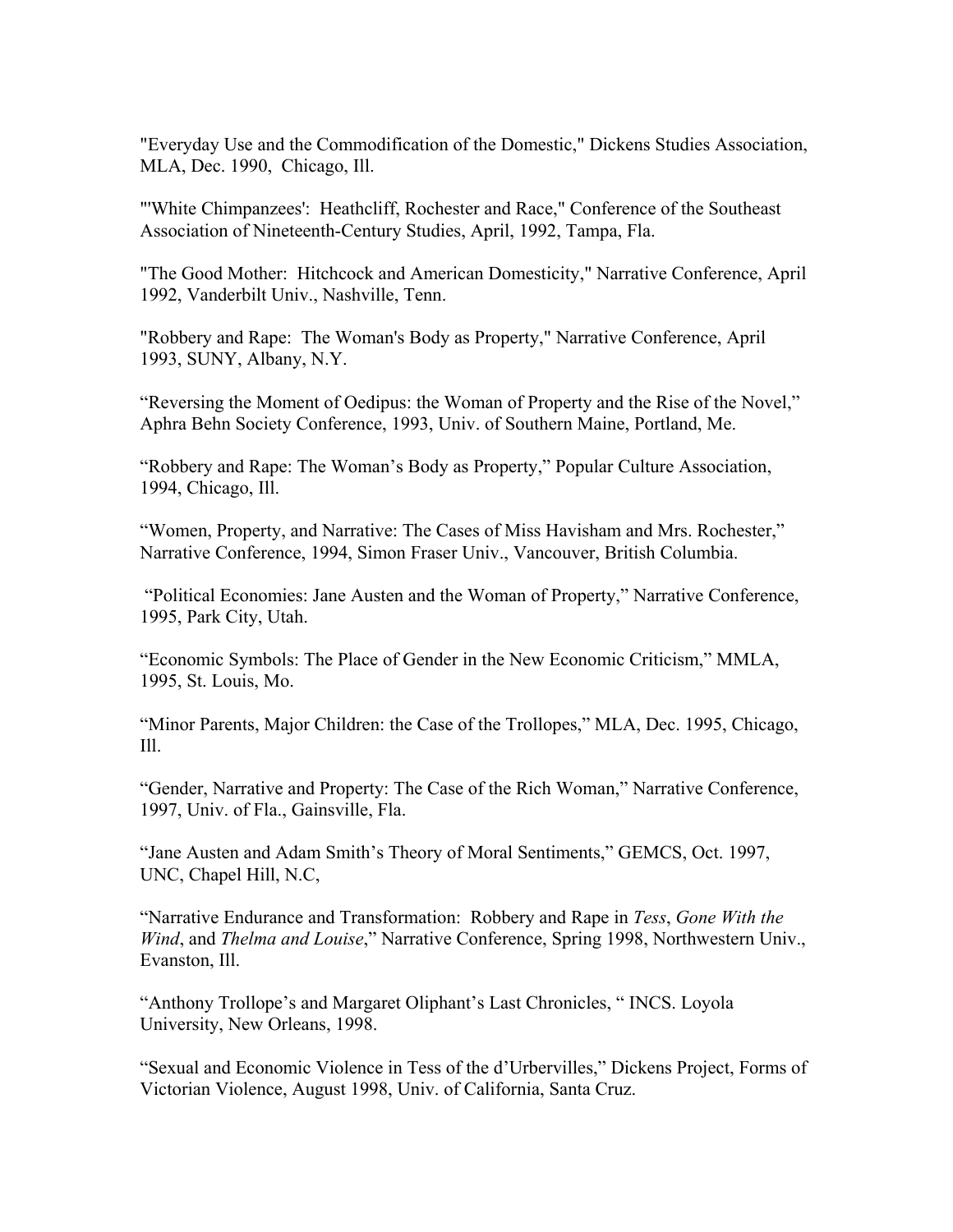"Jane Austen and Adam Smith," Nineteenth Century Reading Group, Rice University, October, 1998 (invited speaker).

"Do Clothes Make the Woman? Dress and Class in Oliphant and Hardy," CUNY Graduate Conference on Victorian Fashion, Spring 1999, New York, N.Y. (Invited Speaker)

"Do Clothes Make the Woman? Dress and Class in Hardy and Oliphant," BWWC, Fall, 1999, Univ. of New Mexico, Albuquerque.

"Vulgar Women Writers: Fanny Trollope and Margaret Oliphant," INCS, spring 2000, Yale Center for British Art, New Haven, Ct.

"Do Clothes Make the Woman? Dress and Class in Hardy and Oliphant," INCS, June 2000, Univ. Of Nanterre, Paris, France.

"Vulgar Squandering: Trollope's Heiresses and the Credit Economy," Dickens Project, Conference on Victorian Waste, August 2000, Univ. Of Calif., Santa Cruz.

"Vulgar Squandering: Trollope's Heiresses and the Credit Economy." Narrative Conference, March 2001, Rice University, Houston, TX. (chair and organizer of panel on vulgarity).

"A Singular Life Made Multiple: Trollope and Lady Frances Waldegrave," Victorians' Institute, Oct. 2001, UNC, Chapel Hill, N.C. (invited speaker).

Chair and organizer, panel on Victorian Vulgarity, MLA, Dec. 2001, New Orleans, La.

"Fanny Trollope's Vulgarities," BWWC, April 2002, Univ. Of Wis., Madison, Wis.

"The Pure and the Vulgar: Austen and James in relation to Anthony Trollope," MLA special session on "Reacquainting Jane Austen and Henry James," New York, Dec. 2002.

Organized a panel on "Victorian Vulgarity," NAVSA, October 2003, Indiana University.

"Depathologizing Wealth," NAVSA, October 2003, Indiana University

"Antipodean Marriage Plots in *John Caldigate* and *Jane Eyre*," Victorian Antipodes Conference, Sydney, Australia (invited participant.)

"Troubling Marital Exchange: The Heiress in Victorian Literature and Anthropology." MLA, Dec. 2004. Philadelphia.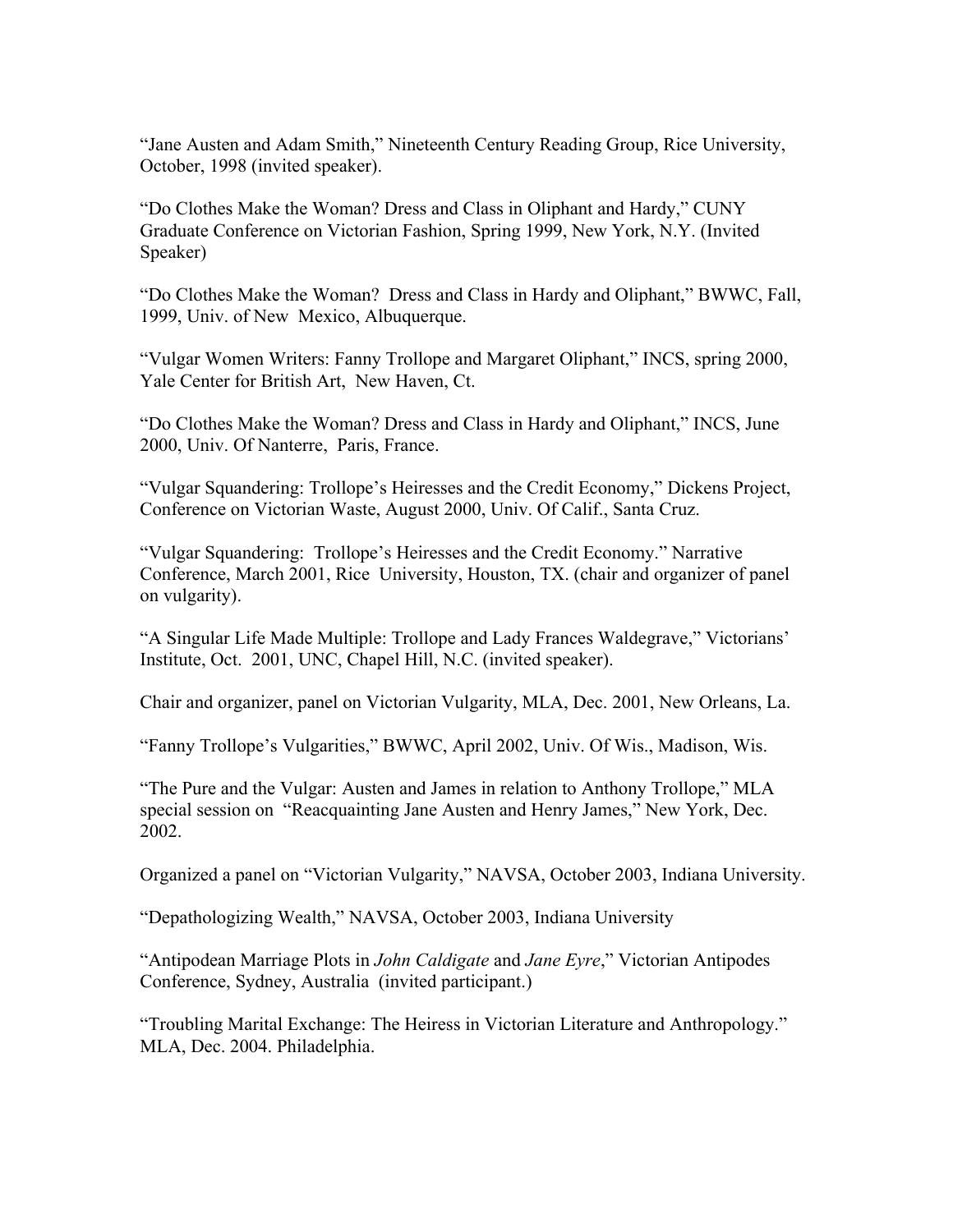"Ticholas Tickleby': Fanny Trollope Rewrites Charles Dickens." The Dickens Conference on Life and After-Life," University of California, Santa Cruz, 2005.

"The Vulgar Question of Money," plenary speaker, Conference on Trollope and Gender, University of Exeter, July, 2006.

"Heiresses and High (Financial) Anxiety," NAVSA, September, 2006.

"Rich Woman/Poor Woman: Towards an Imaginary Anthropology of the Marriage Plot." *Novel* 40<sup>th</sup> Anniversary Conference, Brown University, November, 2007.

"'Past Their Grand Climacteric'? Age and Sexuality in Charles Dickens's *The Pickwick Papers* and Frances Trollope's *The Widow Barnaby,*" CUNY Graduate Conference, NYC, May 2008. (invited speaker)

Panel on "Victorian Vulgarity" organized for the Dickens Project, MLA, San Francisco, Dec. 2008. (Panelists include: J. Livak, J. Kucich, J. Spears).

"Vulgar Pleasure," for the triennial Dickens Project International Conference, held at Hebrew University, June 2009.

Panel on "Marital Exchange and Narrative Structure," organized for the Division for Anthropological Approached to Literature, MLA Dec. 2009, Phila.

"Scotland, England, and India: Margaret Oliphant's *Kirsteen*," Division on Scottish Literature, MLA, Dec. 2009, Phila.

"Trollope vs. Trollope: A Doubly Dysfunctional Family Saga," accepted for the INCS Conference, Austin, Tx., March 2010.

Invited panelist, BWWC Conference, College Station, Tx, April 2010.

"History in the Fairyland of Fiction: *Oliver Twist* and its Analogues," Invited Lecture, The Dickens Universe, August 2010.

Organizer panel on "Ethnography and Life-Writing," for the Division on Anthropological Approaches to Literature, MLA, Jan. 2011, Los Angeles. "Maggie Verver as Literary Theorist," MLA, Jan. 2011.

"Inspirational Bad Form: Frances Trollope and Charlotte Bronte," MLA, Jan. 2011.

Organizer and participant for panel on "The Play of Language," NAVSA, Nov. 2011, Nashville, TN.

Organizer for panel on "The Literary Critic as Anthropologist," Division on Anthropological Approaches to Literature, MLA, Jan. 2012, Seattle.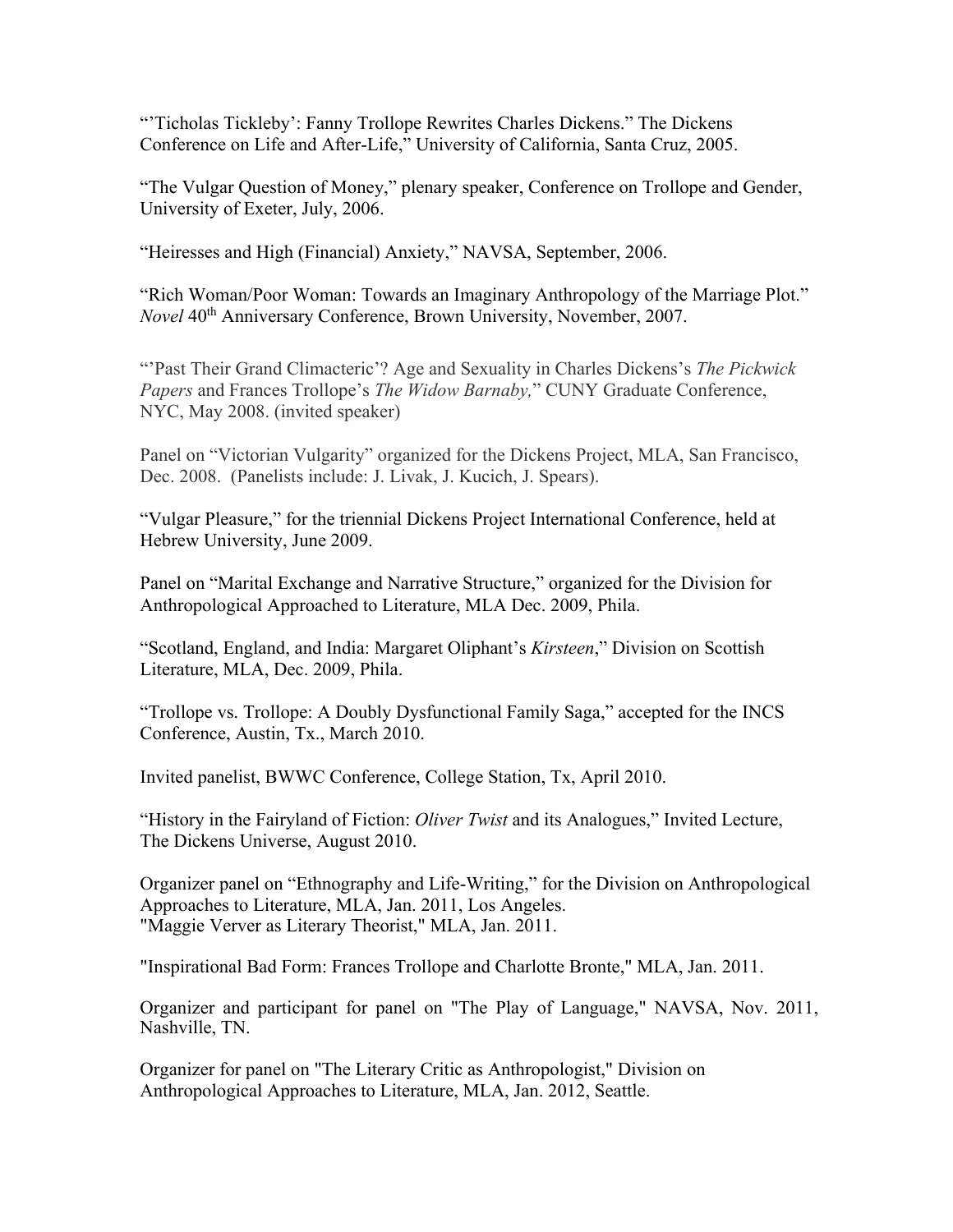Organizer and participant for panel on "Family Plots: Extending Kinship Networks," NAVSA, Nov. 2012, Madison, WI

Organizer panel on "Ready Society," Division on Anthropological Approaches to Literature, MLA, Jan. 2013, Boston, MA

"Performing Slavery in Nicholas Nickleby," Dickens Project Panel, MLA, Jan. 2013, Boston, MA.

"Schema v.s. Plot," NAVSA, London, Ontario, November 2014

"Frances Trollope's Parisian Adventures, " NAVSA, Honolulu, Hawaii, July 2015

"Political Monsters," INCS, Asheville, NC, March, 2016

"Frances Trollope's Theaters of Cruelty," BWWC, Athens, GA, May 2016

"Female Vagabonds," NAVSA, Phoenix, AR, November, 2016

"The Dame and the Lady." MLA, January, 2017.

"Fatal Accidents," NAVSA, Florence, Italy, May, 2017

"'Outside in': Margaret Oliphant Reads George Eliot," NAVSA, Banff, BC, November, 2017

Awards and Honors:

Board of Regents Awards to Louisiana Artists and Scholars (ATLAS), Awarded for 2017 (declined). EGSA Award for Graduate Faculty Excellence, 2011 LSU Nominee for Senior NEH Summer Stipend, 2011 Board of Regents Award to Louisiana Artists and Scholars (ATLAS), awarded for 2009- 2010 Co-P.I. Board of Regents Grant to support LSU's Membership in the Dickens Project, funded 2009 Sigma Tau Delta (English Honor Society), Teacher Certificate, 2009 Nicholson Award, College of Arts and Sciences Council Outstanding Faculty Member, 2008-2009 Sigma Tau Delta (English Honor Society), Teacher Certificate, 2008 Recommended for ATLAS Grant, April 2007, April 2008 (no money for funding) Finalist Faulkner-Wisdom Prize, August 2006 Regents' Research Grant, Fall 2004 Office of Research Grant, Summer 2004 Named "IT" Professor, *The Reveille,* Fall 2003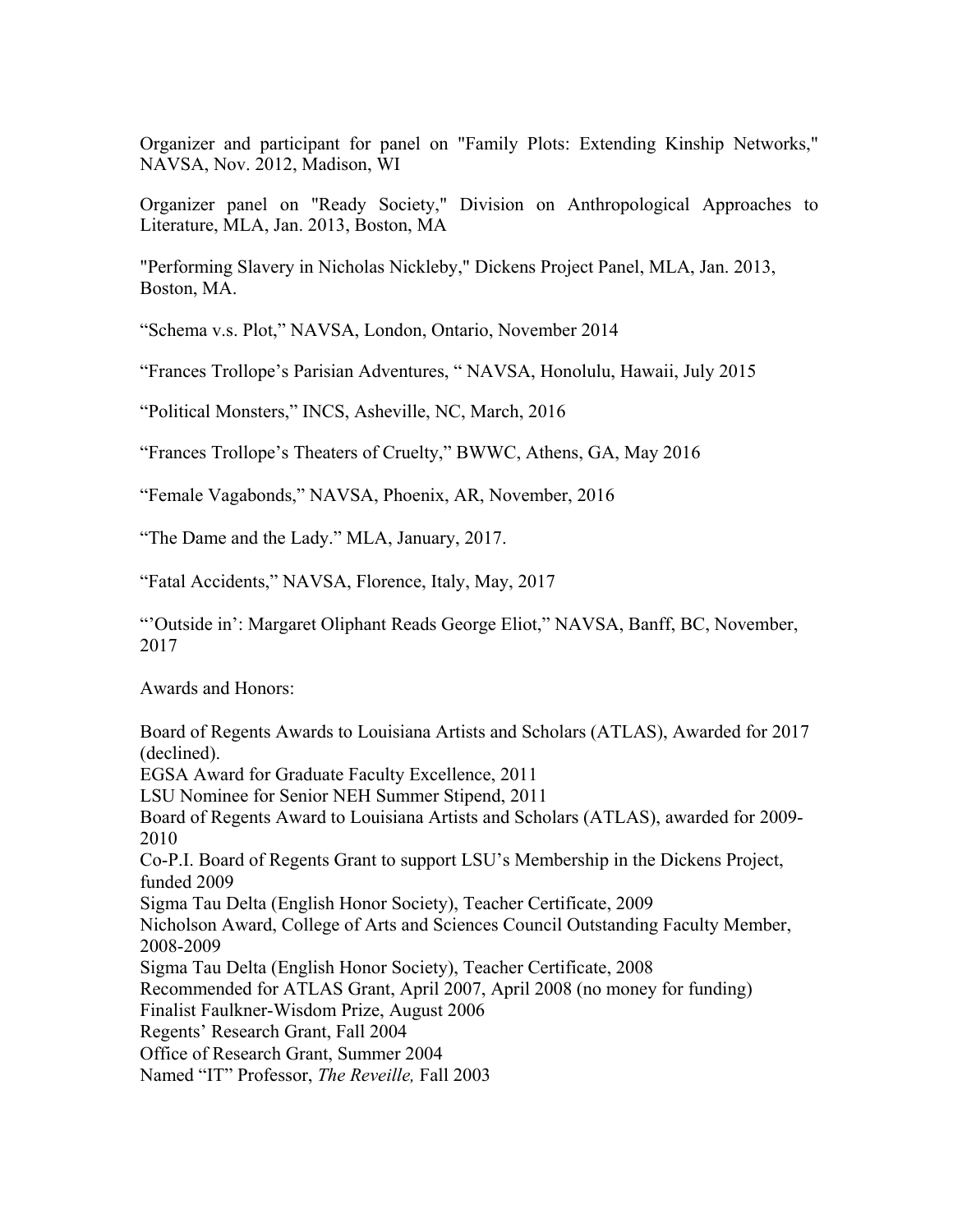Nicholson Award, College of Arts and Sciences College Council Outstanding Faculty Member, 2002-2003 H. M. "Hub" Cotton Award for Faculty Excellence, 2002 Faculty Honor Roll, 2001, 2002 EGSA Award for Graduate Faculty Excellence, 1997. *Outside the Pale* Nominated for MLA First Book Award, 1994 Women's and Gender Studies Summer Fellowship, 1990. LSU Research Fellowship, 1989. Mellon Colloquium Lecture, 1983. Wimsatt Fellowship, Yale Univ. 1980-81. Prize Teaching Fellowship, Yale University, 1980.

Professional Activities:

Executive Secretary NAVSA (North American Victorian Studies Association (2014-19) Organized Graduate Student Essay Prize NAVSA 2014, 2015, 2016, 2017, 2018 Judge Trollope Society Best Essay, 2014, 2015. Board member (2000-2002), Vice President (2002-2004), then President of INCS (2004-2006) (Interdisciplinary Nineteenth-Century Studies Association). Organized and ran 2005 INCS Conference at LSU. Elected to the Executive Committee for the MLA Division Anthropological Approaches to Literature, term 2009-2014. (Secretary 2012, Chair 2013) Elected to the Executive Committee of the Dickens Project, term 2010-15. Co-director Dickens Universe Conference, Aug. 2012. Director Dickens Winter Conference, April 2013. Co-director Dickens Universe Conference, Aug. 2013 Co-Director, Form and Reform Pre-Conference for the Dickens Universe, July 2017 Member MLA, INCS, SSNL, BWWC, NAVSA

Review manuscripts and proposals for Cornell Univ. Press, Routledge, Michigan Univ. Press, Univ. of Penn. Press, Broadview, Farleigh-Dickinson Press, Lehigh University Press, Ohio State Univ. Press, Palgrave Macmillan; read articles for Victorian Review, Victorian Studies, Nineteenth-Century Studies, Nineteenth-Century Contexts, Modern Language Studies, LIT, Eighteenth-Century Literature, Modern Philology, VIJ, and SEL; tenure reviewer for Univ. of Texas at Arlington, Univ. of Southern Maine, Univ. of Missouri-Rolla, University of Nevada, Reno, Portland State University, Mt. Holyoke College, University of North Texas, Simmons College.

Service:

University:

College of Humanities and Social Sciences Faculty Senate College of Humanities and Social Sciences Promotion and Tenure Committee (2 terms) Committee to Select Summer Reading Book (2 terms) Communication Across the Curriculum Executive Committee